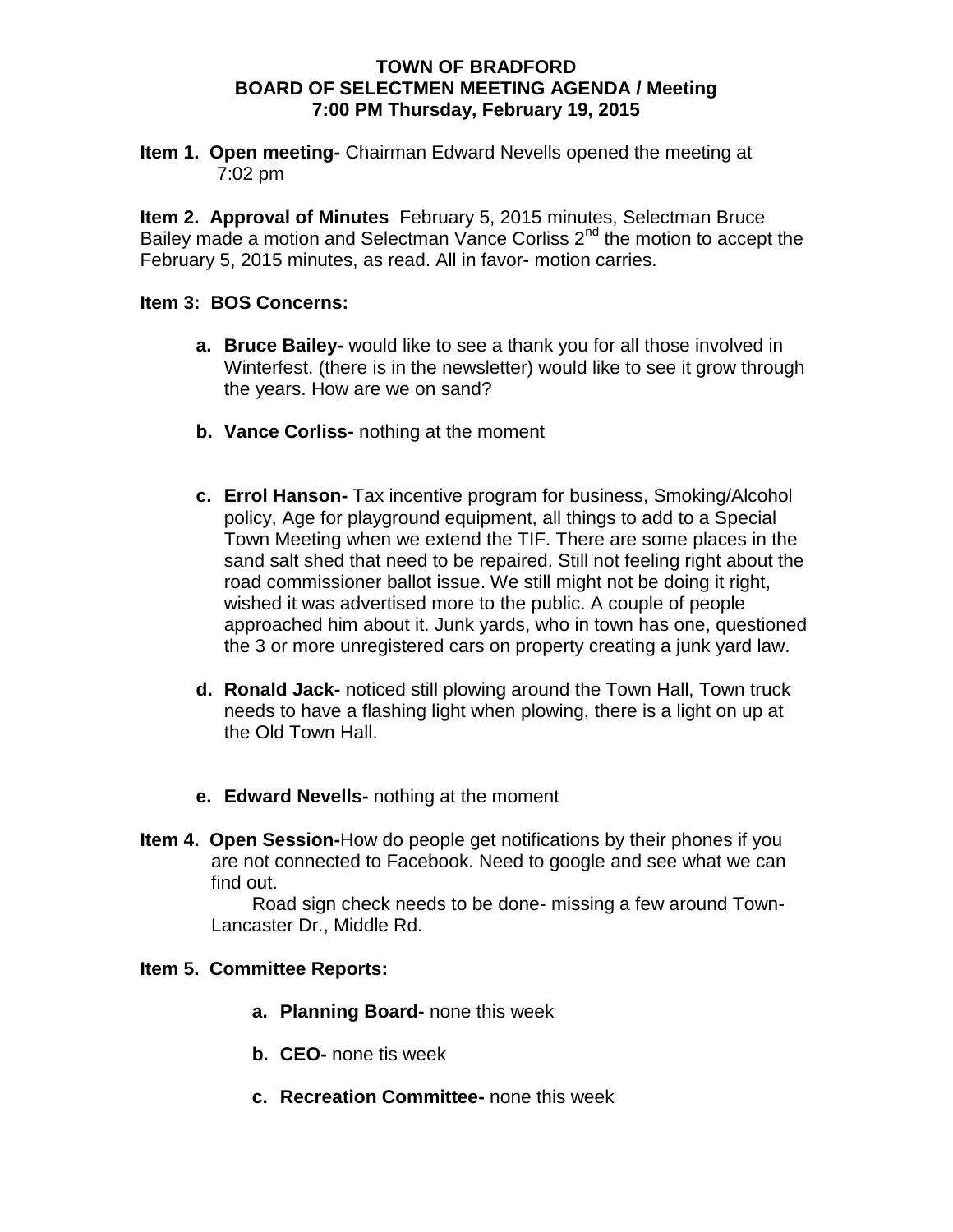- **d. Fire Department-** was a busy weekend and Monday- 4 calls 3 in Town, the 2 fires were a great save to the homeowners. Were able to knock them down fast with limited damage. So far this year there has been 16 EMS calls. Need new members it's a struggle during the day; 19 fire calls. Truck 17-2 is back and they kept to their quote. Now that the Fire Dept. doesn't have the numbers it had in the past would like to have the Town shovel out the sled door. It has always been the Fire Dept's responsibility. No vote was taken but after much discussion the Town Manager said that can be done covering the cost from Fire Dept. building maintenance budget line. Next year will make sure the ball field gate is opened so the snow can be pushed through on to the field.
- **e. Road Commissioner-** no complaints this week. Will be getting in touch with the prison about setting up tree cutting.(called and are on the list hopefully once he is done with Charleston they will be over this summer)

## **Item 6. Old Business:**

- **a. Storm Run Off – R. Higgins-** bearing no ledge and blue clay is found close to the site looking at \$28,200 then add in a 20% contingence approximately \$36,000.00
- **b. Town Warrant-** TIF article- written by Eaton Peabody Consulting Group
- **c. Sand-** Paul asked the Town to hold off a while. Spoke with R. H. if Charleston breaks into the sand they will call and see if we are of need too. (Did call, Paul felt we were good on sand the last few storms were good to us. He will be cleaning up the front of the shed and getting a load of salt on March  $3^{rd}$ )

# **d. Prioritize TIF ideas-**

## **Item 7. New Business:**

- a. **Town Warrant Public Hearing-** March 5<sup>th</sup> signed (but will need to sign another one after Public Hearing found mistake in a date.)
- **b. Sign Assessor's return –** County tax \$79,651.55, acted upon
- **c. How is the new Town Manager doing- things you like and things you don't , what would you like me to do different?** Comments- E. Nevells- appreciates that I respond back in a timely manner and the agenda is being posted.

B. Bailey- the Road Commissioner issue is a negative but also appreciates the time being put in.